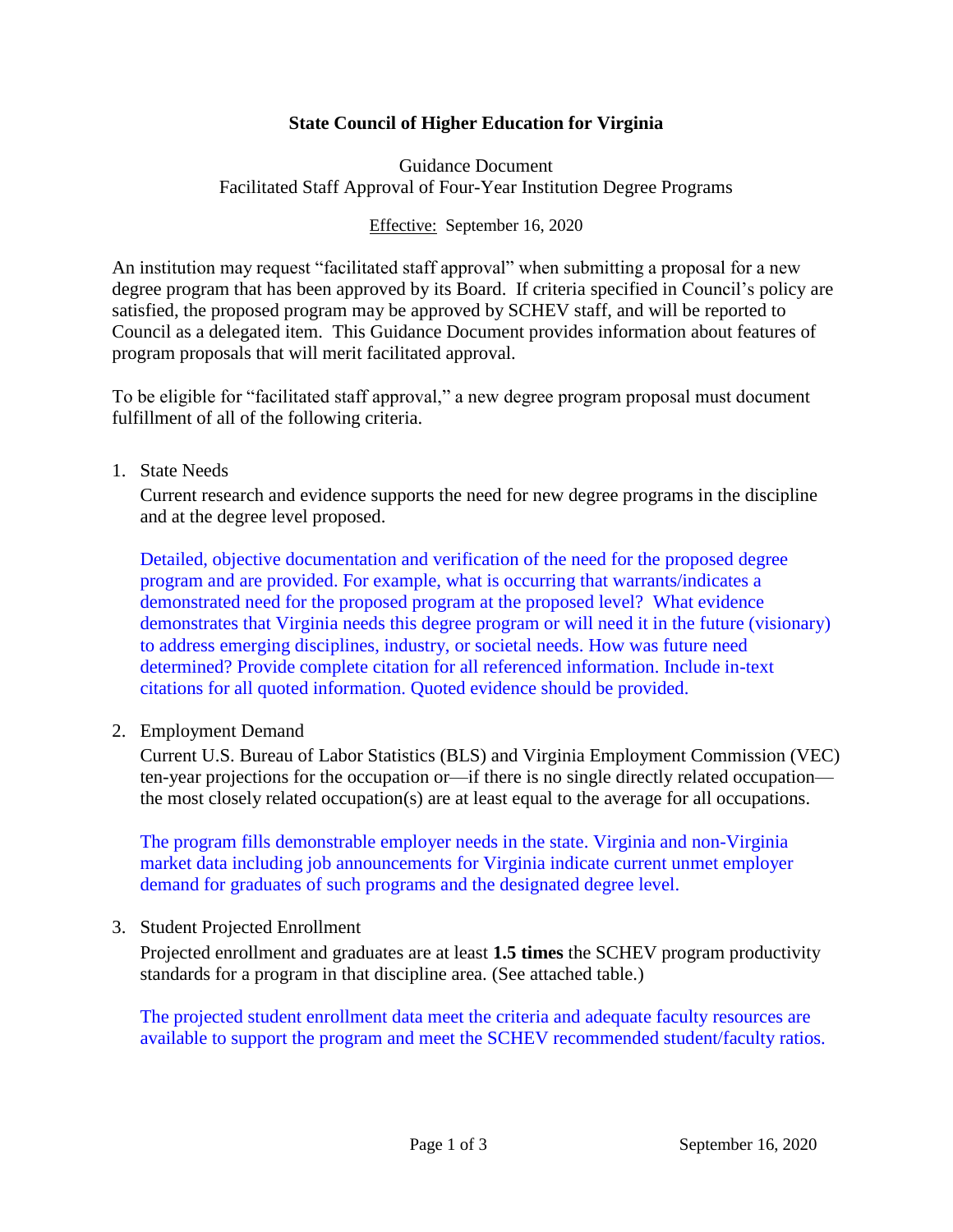# **State Council of Higher Education for Virginia**

# Guidance Document Facilitated Staff Approval of Four-Year Institution Degree Programs

### 4. Duplication

No more than two other degree programs at the same degree designation level are already approved at Virginia public institutions.

The proposal includes the number of similar or related degree programs and verifies that by CIP code, degree program name, or primary focus that no more than two other degree programs are offered among all public institutions. "All public institutions" includes the institution proposing the degree program.

### 5. Projected Resource Needs

The proposing institution will not request an appropriation from the General Assembly to initiate or sustain the degree program.

The proposal includes description of all sources of funds and the anticipated effect of any reallocation of funds and faculty within the institution. The chief academic officer has signed attestations that appropriations will not be sought.

#### 6. Mission

The proposed degree program is already within the institution's current mission envelope, as determined by (two-digit) CIP codes of the institution's current degree program offerings.

The proposal indicates how the program fulfills the institution's SCHEV-approved mission statement. The proposed CIP code is both appropriate for the proposed degree program and is not a new curricular area for the institution.